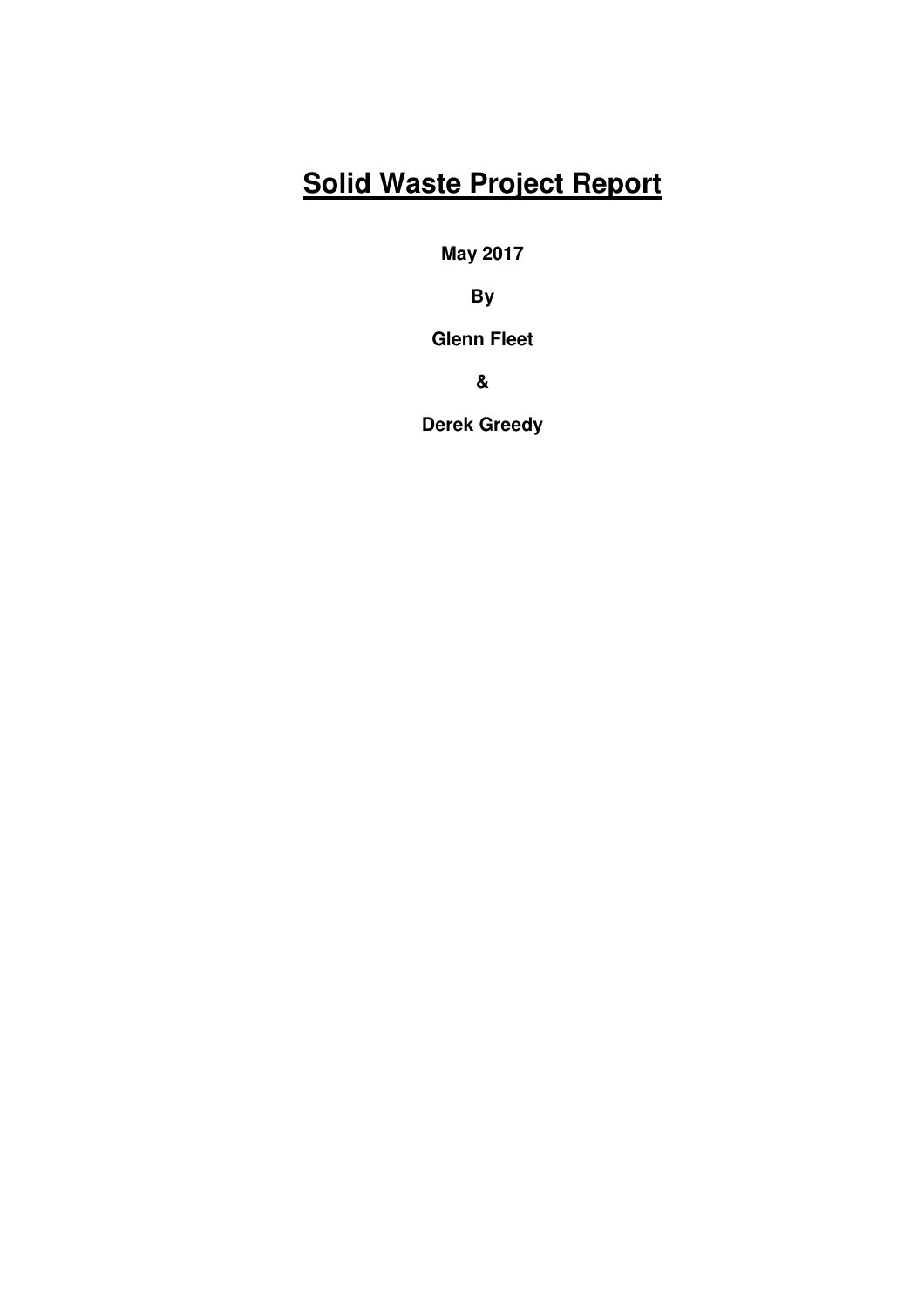# **TABLE OF CONTENTS**

Table of Contents

- Section 1 Objectives of visit by Glenn Fleet and Derek Greedy
- Section 2 Summary of outcomes during the visit  $4<sup>th</sup>$  to  $14<sup>th</sup>$  May 2017
- Section 3 Recommendations

Appendix A - Best practice advice on managing landfill and composting sites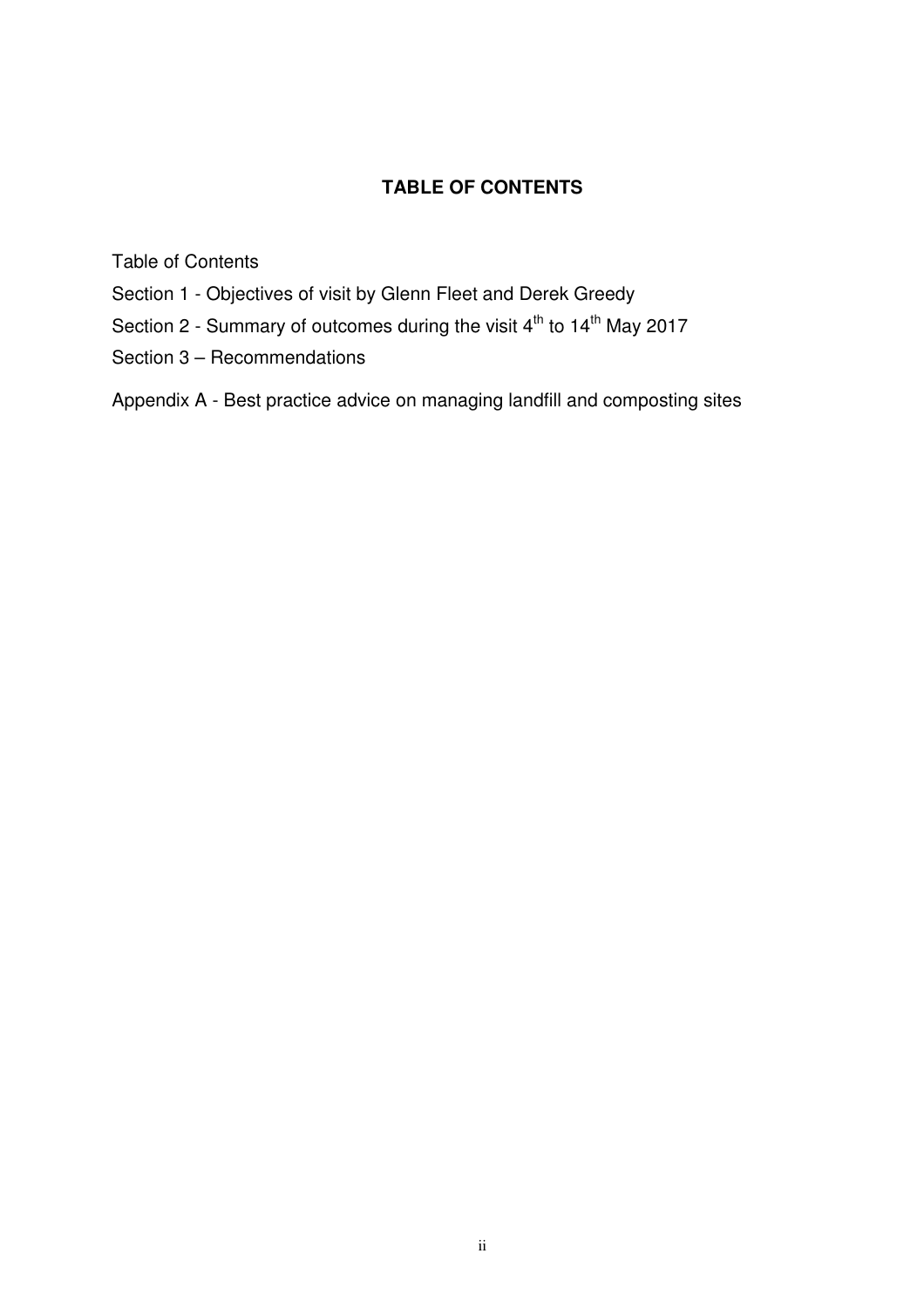# **Section 1 - Objectives of visit by Glenn Fleet and Derek Greedy**

- 1. Advise on the suitability of the two landfill facilities presently being used by Kenema and Makeni City Councils.
- 2. Provide technical advice on the design of the two Landfills sites and review the design of Bo Mile 5 site
- 3. Provide our thoughts on the draft design to turn Bo cities central dump into a public open space.
- 4. Give our general view on the other services being provided by the councils.
- 5. Give advice on the overall capacity needed for the proposed landfill sites.

# **Section 2 - Summary of outcomes during the visit 4th to 14th May**

# **2017**

Key outcomes from the visit include the following:- :

We held briefing meeting with Harrison on what the overall project now wants to achieve, including rolling out the project to both Kenema and Makeni City Councils with funding from UKAid over the coming years.

WHH requested we look at both Kenema and Makeni council's present activities and evaluate if they are both suitable for rolling out the same practise as being introduced at Bo City Council, including both composting and processing inert waste. This would mean converting the present dumps into sustainable landfill sites, providing best practice. To advise if they have sufficient space to accommodate these practices over the next 20 to 25 years.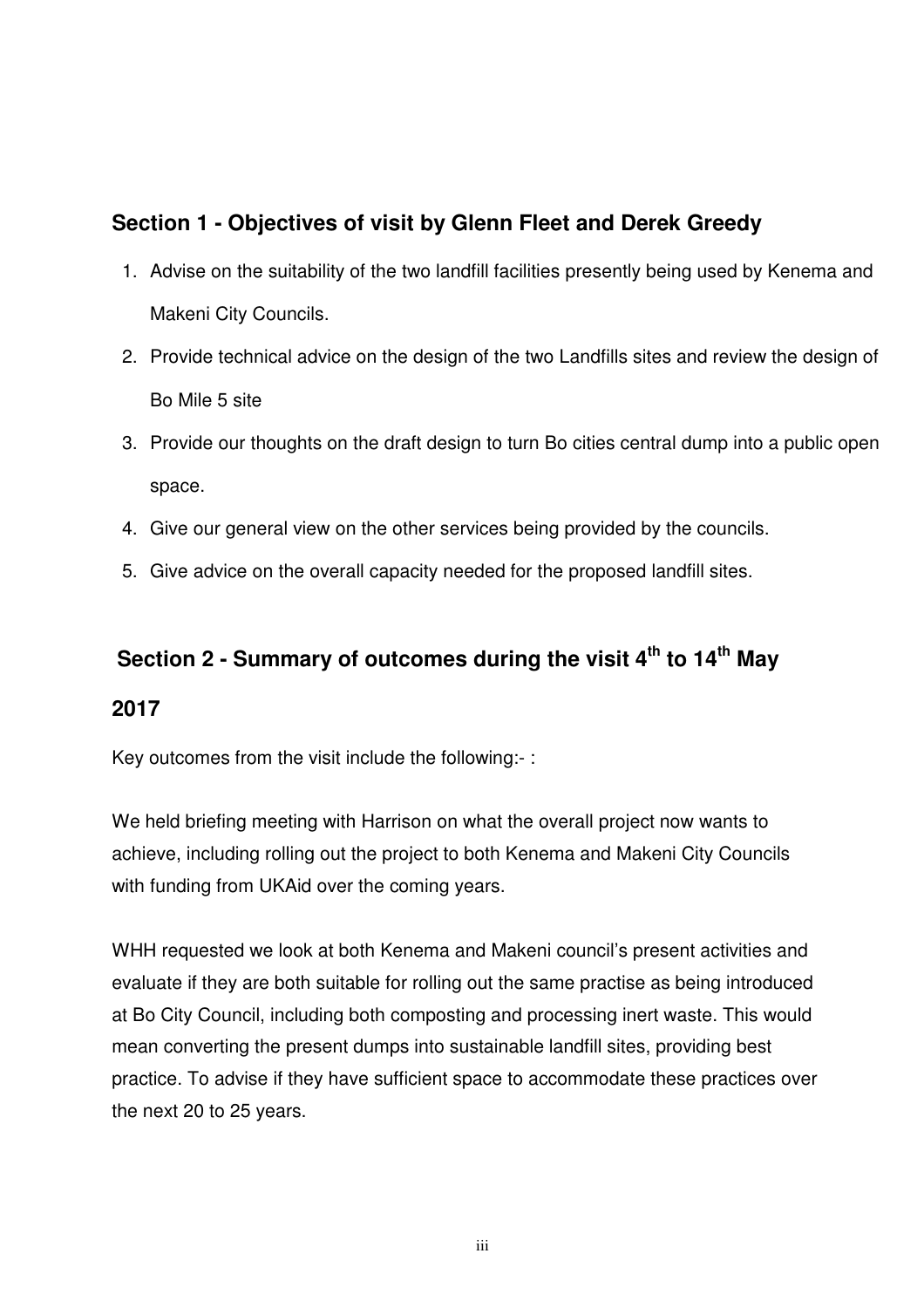# **Kenema City Council**

Kenema dump is only 5 acres in size and with some 52,900 tonnes of waste per year to process. The waste analysed shows that some 65% of this material is bio-waste, 10% being inert material. The City council also want to move its waste management operation service and the waste enterprise zone out to the new proposed landfill site. To achieve both the processing of bio-waste, landfilling and operational service, as well as an enterprise zone, the minimum size site needed would be 10 acres to support the service over the next 25 years, at a growth rate of 3%. For best practice, the minimum area needed to process the bio-waste would be one hectare with some 240,000 cu ms of void space for the disposal of the residual waste. This should include the excavation to 4 m depth in each cell and raising the waste above the ground level a minimum of 10 ms ensuring side slopes not steeper than 1:5.



Kenema present waste dump on banks

Discussions with the Mayor of Kenema, have highlighted the need to discuss the opportunity of leasing or to buy the a further 5 acres with land owners to create the minimum 10 acres necessary to accommodate the predicted waste volumes over the next 25 years. Mayor confirmed that he would endeavour to secure a meeting with all land owners within the next two weeks.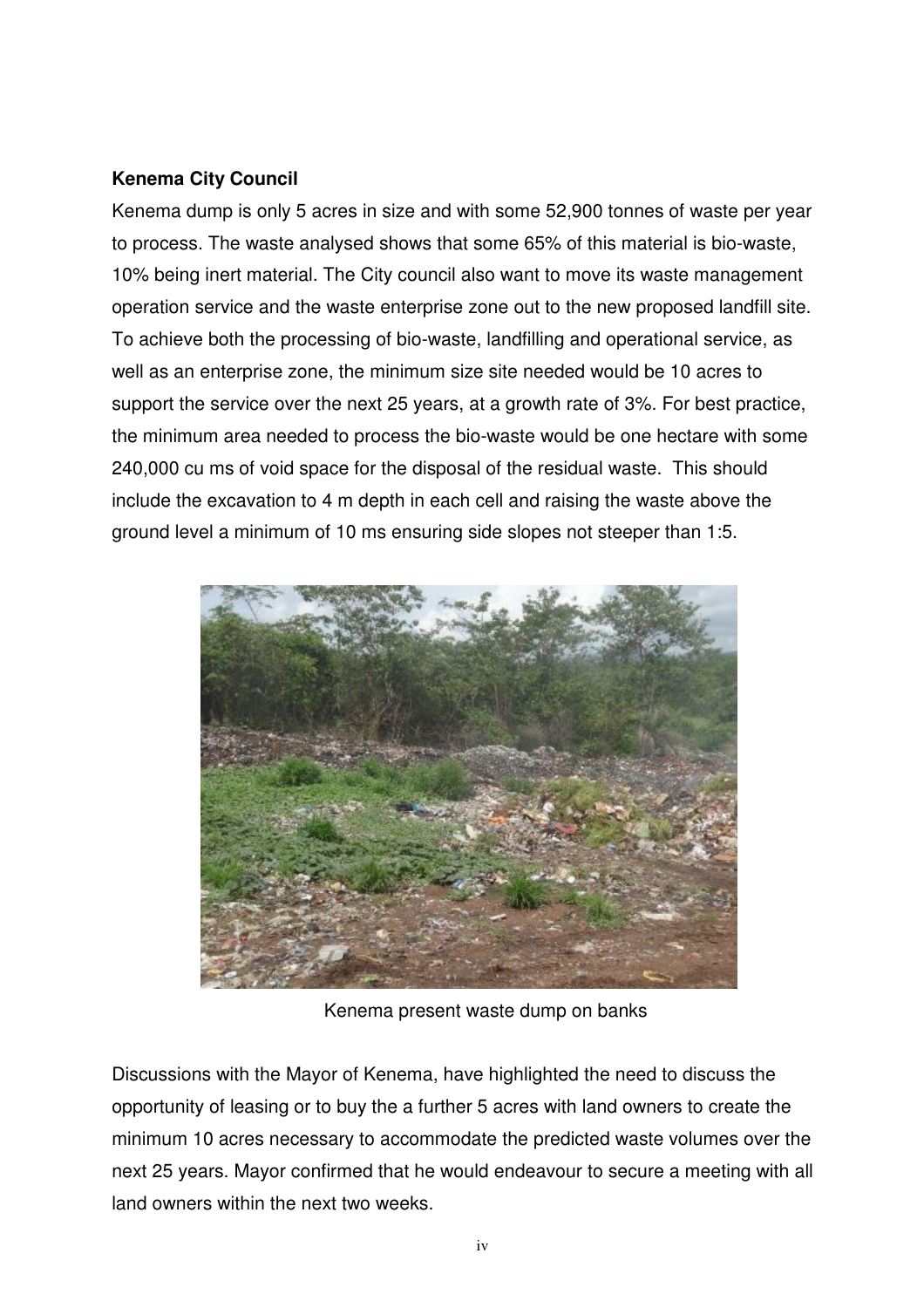Other observation of the cleansing service in the city show the council and its staff are committed to improving the overall service level. The centre of the market area looked really clean and the new skips and skip lorry are being well used.

We also had the opportunity to visit the new public toilets and wash rooms. We were shown the usage book from when the unit open last month and the usage by residents has been increasing day on day and feel sure that the facility will be well used in the months to come.

## **Bomeh Rehabilitation**

We were asked to give our advice on the present draft plans for converting the present central dump in Bo City into a multi-disciplined public open space with leisure provision. It is with a great deal of pleasure that we learnt that the closure and rehabilitation of central dump project was to start straightaway. This project has been proposed by Bo City Council for many years.

Informal meetings were held with us and the WHH Engineer and Maada on  $7<sup>th</sup>$  May. Based on the draft plan, a number of suggestions were made by Derek and Glenn. To maximise the available space of the 3+ acres site, the first big win would be to build a multi-purpose sport pitch that can be marked up for a number of the sports proposed to maximise the space available for other recreational facilities and to reduce the construction costs. It would also be recommended that the multi-purpose pitch should be placed away from the residential areas and close to the boundaries with the business sector. This will reduce the noise impact on local residents during sporting events.

## **Makeni City Council**

The proposed Makeni waste management facility is 7 acres in size and the authority will need to manage some 22,000 tonnes of waste per year. The waste analysis shows that some 72% of this material is bio-waste, 8% being residual material. The present 7 acres will be sufficient to achieve both composting and residual waste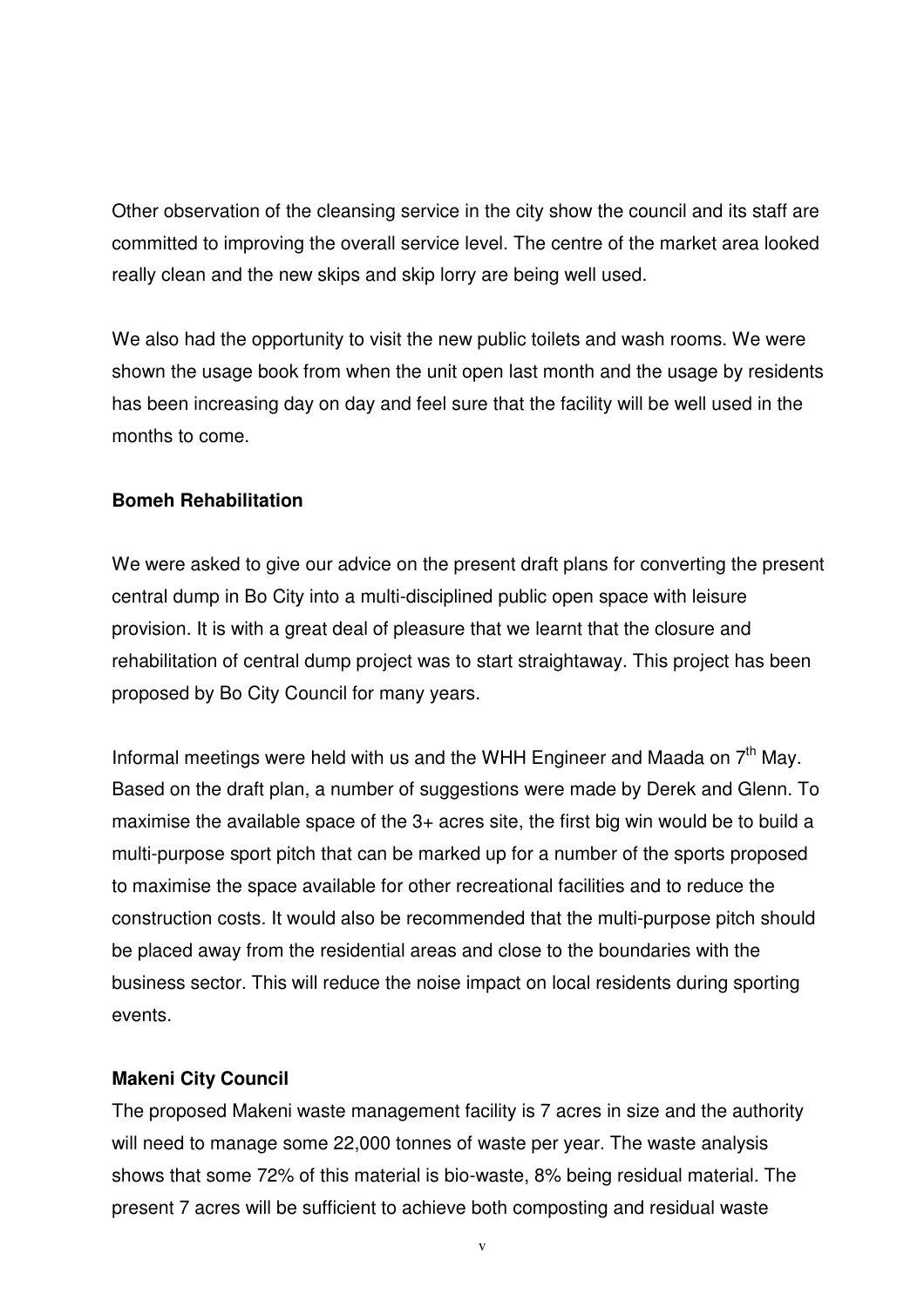disposal over the next 25 years, at a growth rate of 3%. For best practice, the area needed to process the bio-waste would be three quarters of a hectare. The site would also need some 78,000 cu ms of void space for the disposal of the residual waste. This should include including the excavation to below ground level to 4 ms depth and rising above the ground to a minimum of 10 ms ensuring that side slopes do not exceed 1:5. There is a water course some 200 ms away from the site which is not expected to impact on the development or the ongoing operation of the site. Site inspection took place  $11<sup>th</sup>$  May with WHH and the site seems to be well placed to accommodate all the facilities needed at the site, including weighbridge, site office, recycling material and transport shed. The biggest issues on water entering the site, comes from the wet waste processing facility presently managed by SALWACO , which has both emergency overflow pipes and surface water drainage coming out of their facility and running across the landfill. This needs to be diverted into the proposed water lagoon for the composting pad.



Makeni proposed landfill site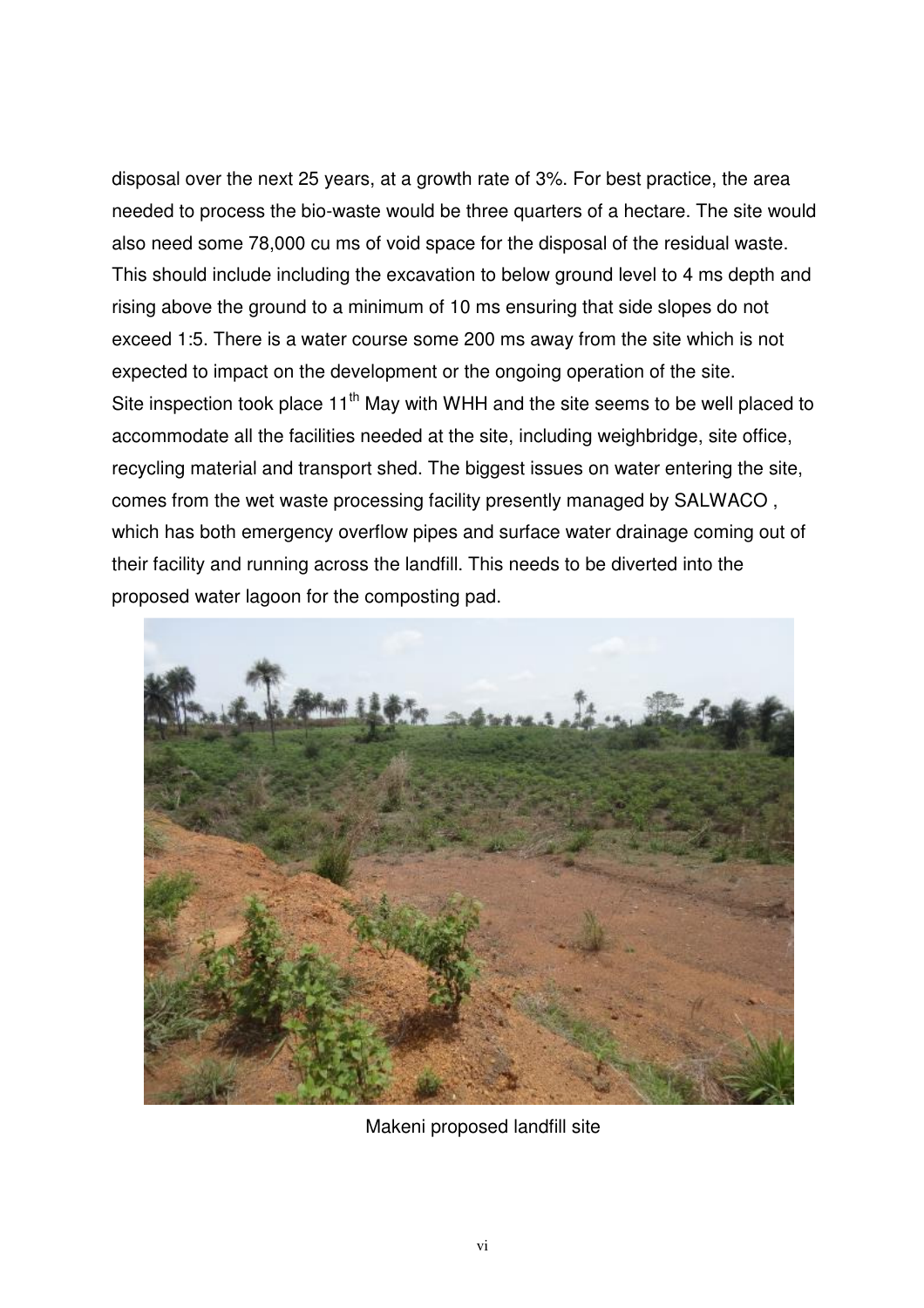In the afternoon of 11<sup>th</sup> May, a draft design of the landfill site waste prepared by Harrison, Derek, Maada and Glenn, encompassing all the facilities needed and addressing the discharge issues from the SALWACO land.



Overflow ducts from SALWACO site

WHH Engineer is to prepare Auto CAD draft site plan using the outline below.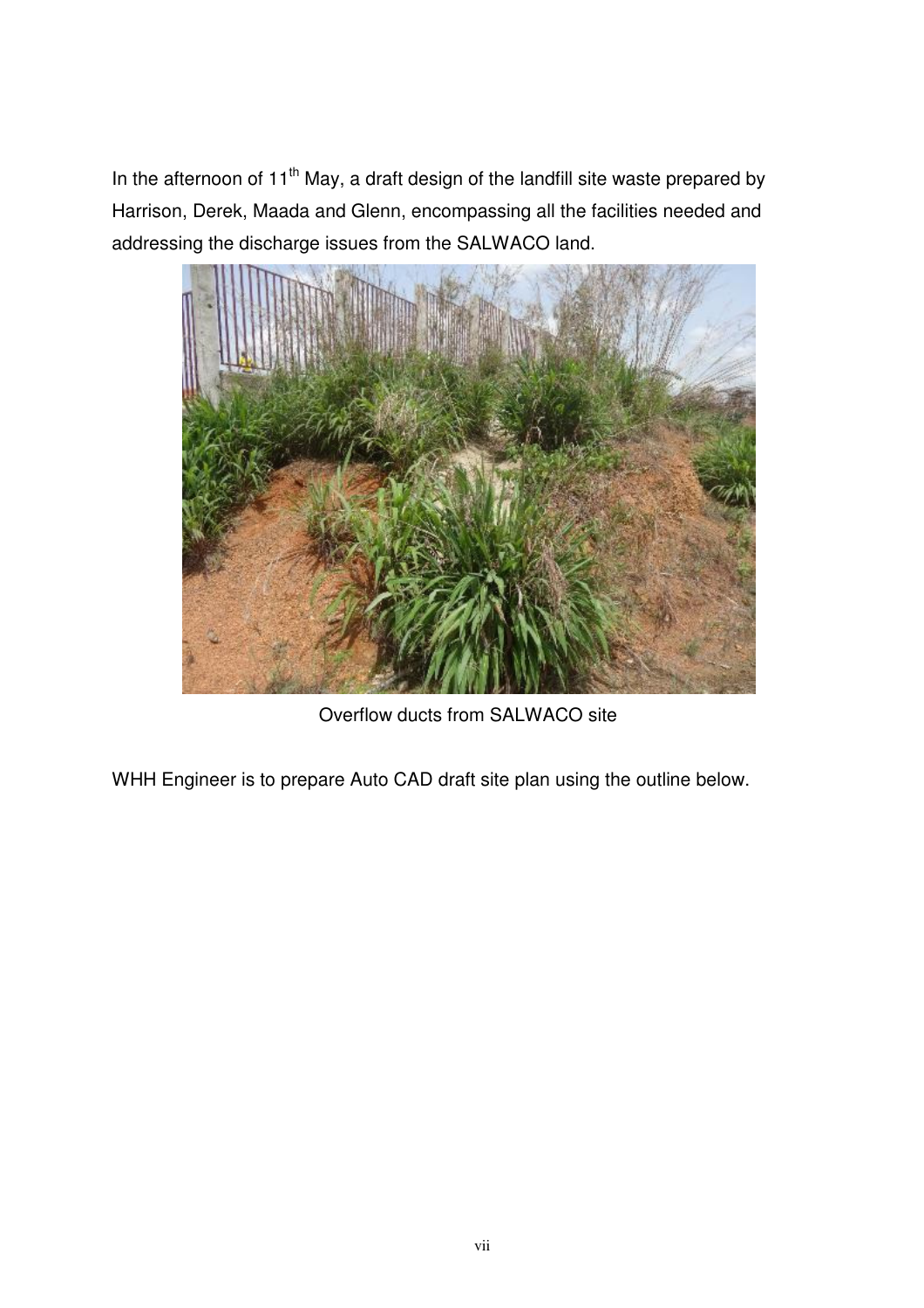

Draft plan of proposed new landfill site for Makeni

Further advise to promote best practise for managing the landfill site is contained within appendix A.

# **Section 3 - Recommendations**

- 1. That Kenema City Council takes immediate action to secure an alternative site that addresses the minimum requirement of 10 acres to accommodate all the facilities needed The site should be as level as is possible and not in close proximity to watercourses or water bodies.
- 2. That Makeni City Council start discussions with SALWACO to see if there are synergies with the existing infrastructure to allow for the joint occupation of buildings and vehicle storage space, thus reducing overall cost of new landfill site infrastructure.
- 3. That Makeni City Council progress the development of their waste management site as soon as the funding is approved by UKAid while ensuring that the overflow pipes from SALWACO site are addressed within the design.
- 4. Consideration be given to the potential for using the deposited waste at mile 5 to provide perimeter bunding thus facilitating the opportunity to increase the overall capacity by land raising.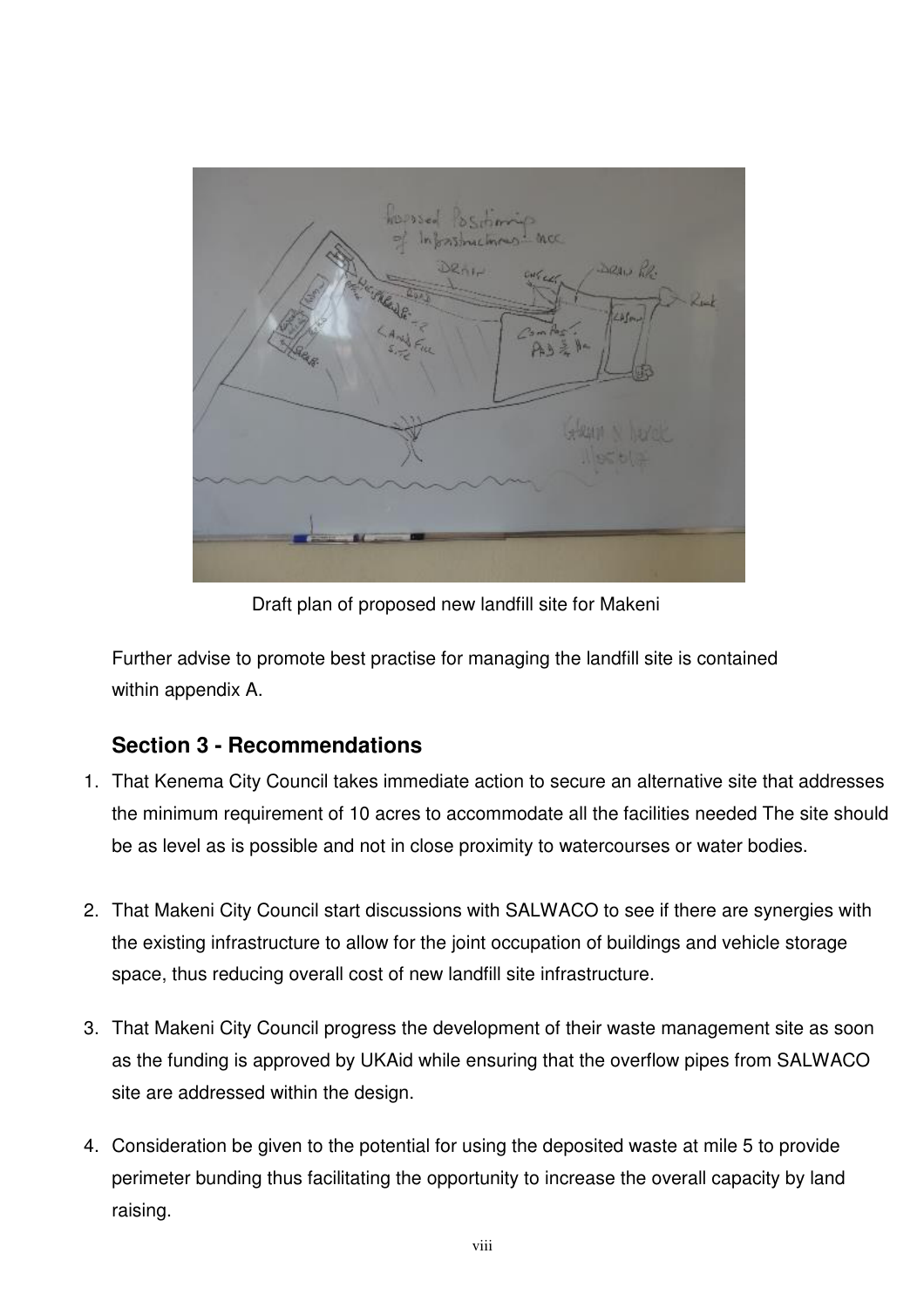5. Consideration be given to establishing designated waste transfer area at the landfill site, to reduce damage potential to smaller vehicles going to the landfill cell, like the present small vehicles currently being used by the young groups.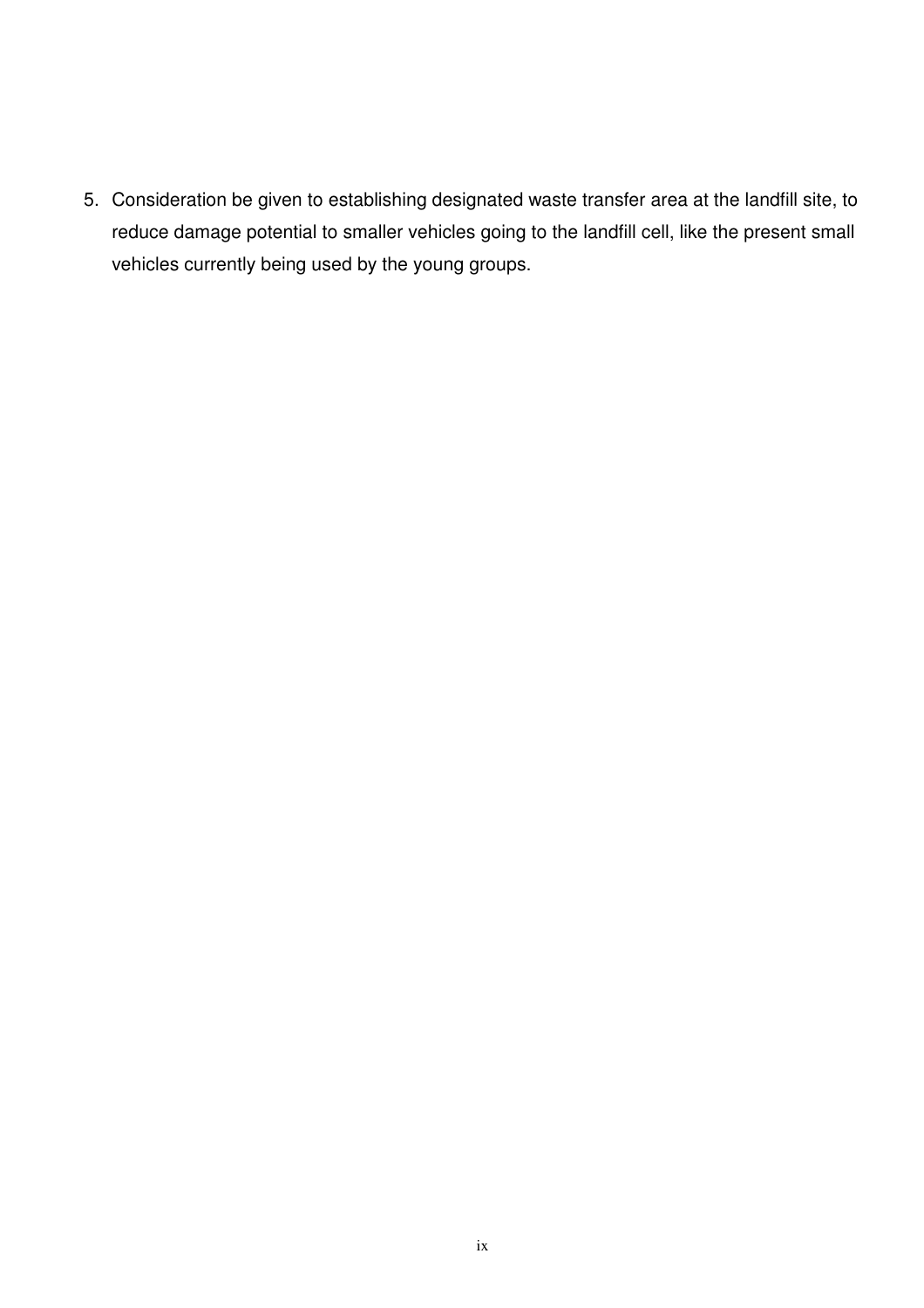# **Appendix A**

# **Best practice advice on managing landfill and composting sites**

# **Site Roads**

Road access is a vital part of landfill operation and must be appropriately planned and budgeted for. It is imperative that landfill site roads are adequate for their intended use in providing safe and unhindered access to and from the tipping face at all times. Access for landfill equipment also needs to be considered and often this needs to be on separate roads or equipment tracks.

Prevention of damage to vehicles and quick turnaround times are essential in maintaining good customer relations at a landfill site. In addition, maintaining continuous access to the tipping face reduces reliance on emergency tipping areas, and minimises the risk of forced site closure due to the tipping area becoming inaccessible.

All landfill roads need to be well graded, and kept mud and debris free to the extent practicable, and with adequate drainage. Maintenance must be given high priority as early action in addressing road problems will usually minimise the need for major repairs over the long term. Use of a graded running course on main site roads is usually essential to ensure all weather access – sometimes waste materials (either as-received or re-processed), can be used for this purpose.

#### **ROAD TYPES**

Landfill roads can be divided into four types:

- Approach roads and entrances (with approach roads usually part of a regional road network)
- Primary Access roads Internal roads to reception / weighbridge and internal site road junction
- Secondary Access roads Main internal roads to operational area
- Tertiary Access roads Temporary roads within the operational area

Where possible, all main access routes should allow for two-way traffic flow. However, where this is not possible the provision of passing bays must be considered and is usually essential at other than very small sites. The design standard for each of these road types will vary according to need. Primary access roads would normally be hard surfaced whereas the secondary roads would be constructed from hardcore. Tertiary roads will be of such construction that allows for the efficient movement of waste vehicles in and around the tipping area and would normally consist of waste material.

## **THE USE OF DAILY COVER**

The regular application of daily cover soil (Figure 1), or an alternative such as tarpaulins or an artificial (alternate daily cover) material is perhaps the most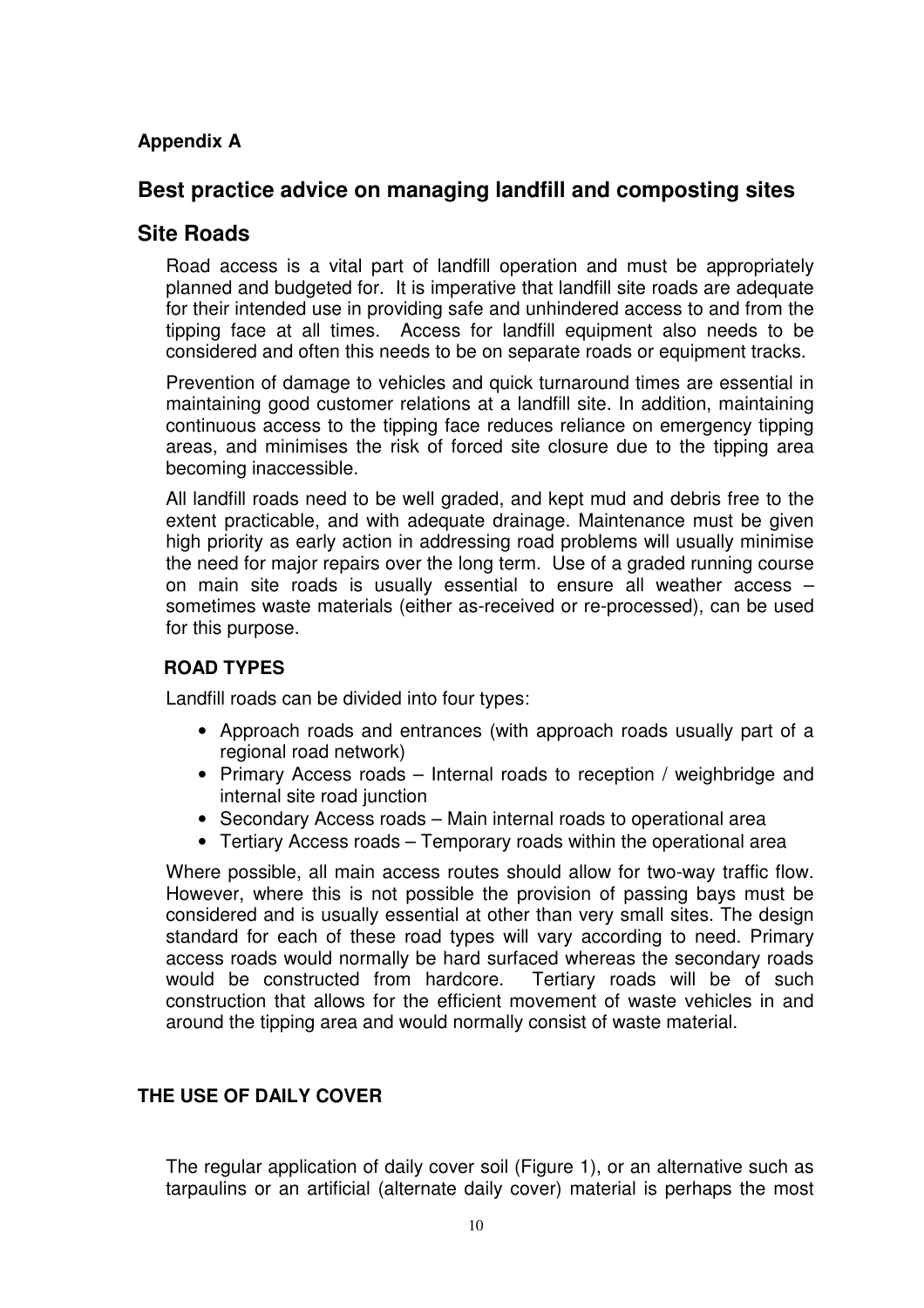fundamental control on direct effects arising from waste landfilling. Sites with poor daily cover practices are often subject to bird, odour, vermin, litter and surface water quality problems.

The most fundamental control to achieve good landfill performance is to regularly and completely cover the waste and to ensure it remains covered in all areas other than the active working area, which should be kept as small as practicable.



**Figure 1.** Application of daily cover

#### **OBJECTIVES OF DAILY COVER**

The key objectives of placing daily cover are to:

- Minimise windblown-litter
- Control odours
- Prevent birds from scavenging
- Prevent unauthorised scavenging by humans
- Prevent infestation by flies and vermin
- Reduce the risk of fire
- Provide a pleasing appearance
- Shed surface water and minimise contamination of runoff.

#### **BIRD CONTROL**

Birds frequenting a landfill site do so mainly for food. They are seen as noisy and messy, and commonly they can be carriers of pathogens or they can be the cause of local nuisance through fouling of roofs and roof-water supplies. If birds are given a dependable food supply and a safe environment (suitable resting or roosting areas) their abundance will increase, as it is shown in Figure 2 below thus attracting more birds from a greater distance from around the landfill site.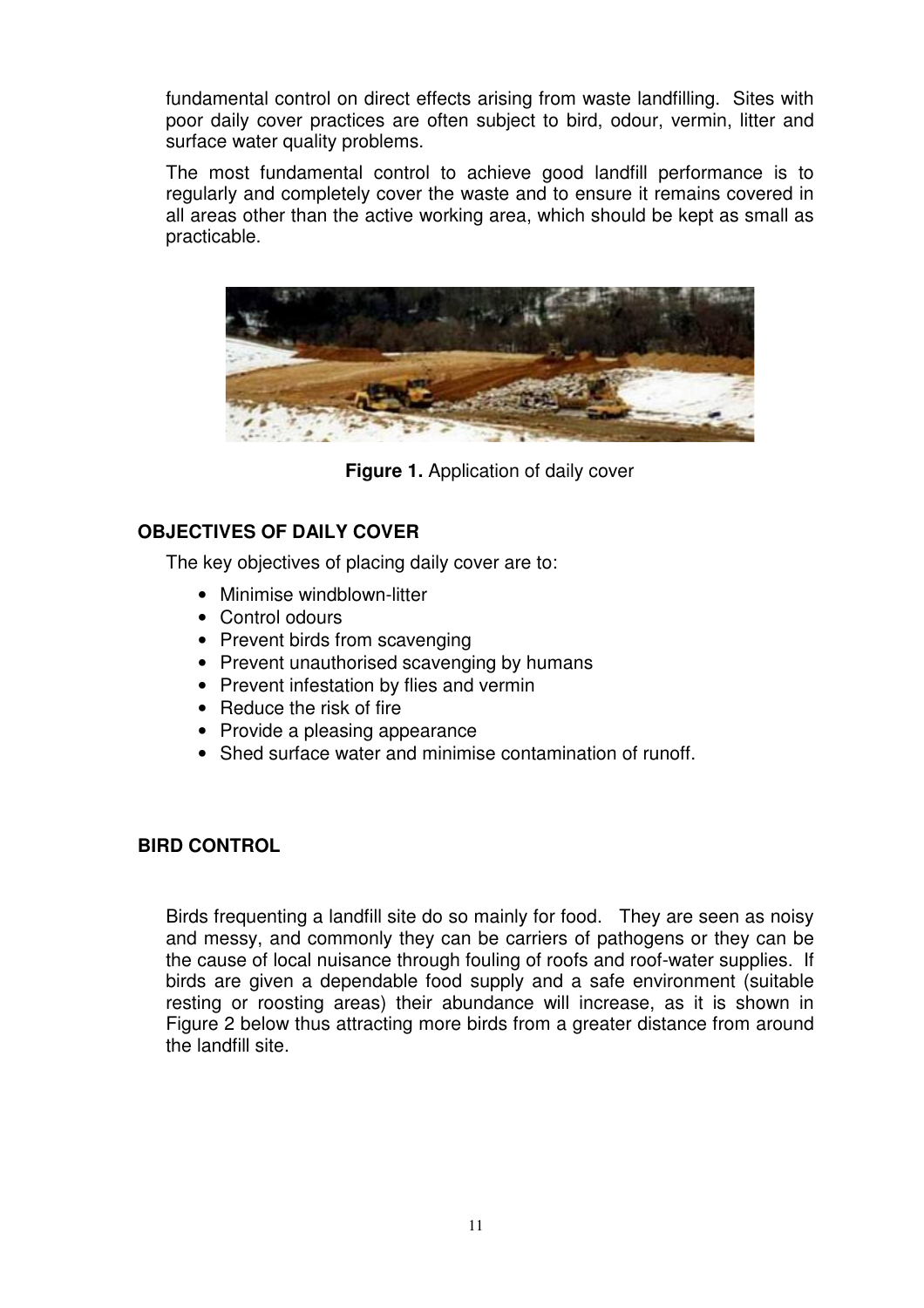

**Figure 2. Birds at the landfill** 

# **BACKGROUND**

Before bird numbers can be controlled at a landfill, it is important to have an understanding of the requirements that birds have and what makes a landfill site attractive to them. All birds have three key drivers: food supply, rest, and the ability to breed. Landfill sites can offer a suitable environment for all of these, depending on the type of bird.

When a bird infestation issue is to be dealt with, it must be taken into account that birds can become quickly accustomed to the usual methods of bird control that are used. The method of control must therefore be varied, as required, to provide an effective overall control strategy. Provided that birds can be identified by species it is often possible to use their instinctive and learned behaviour against them to minimise their level of nuisance. It is possible to keep disturbing accumulations of birds and to progressively remove their food sources, resting and roosting places, until the birds find the landfill site no longer attractive. This process is the key to an effective bird control strategy.

## **HIERARCHY OF CONTROLS**

- Operational Practices
- Direct Shooting
- Heli-kites and Balloons
- Bird Distress Calls
- Warning Pistols and Cartridges
- Wires and Screens

## **LITTER CONTROL**

A frequent cause for concern for waste management on landfill sites is the control of litter. Litter is unsightly, can result in water pollution and can be a nuisance to surrounding property. Hence issues related to wind-blown litter are a common topic for discussion and complaint, during the planning process for new landfills, and with regulators.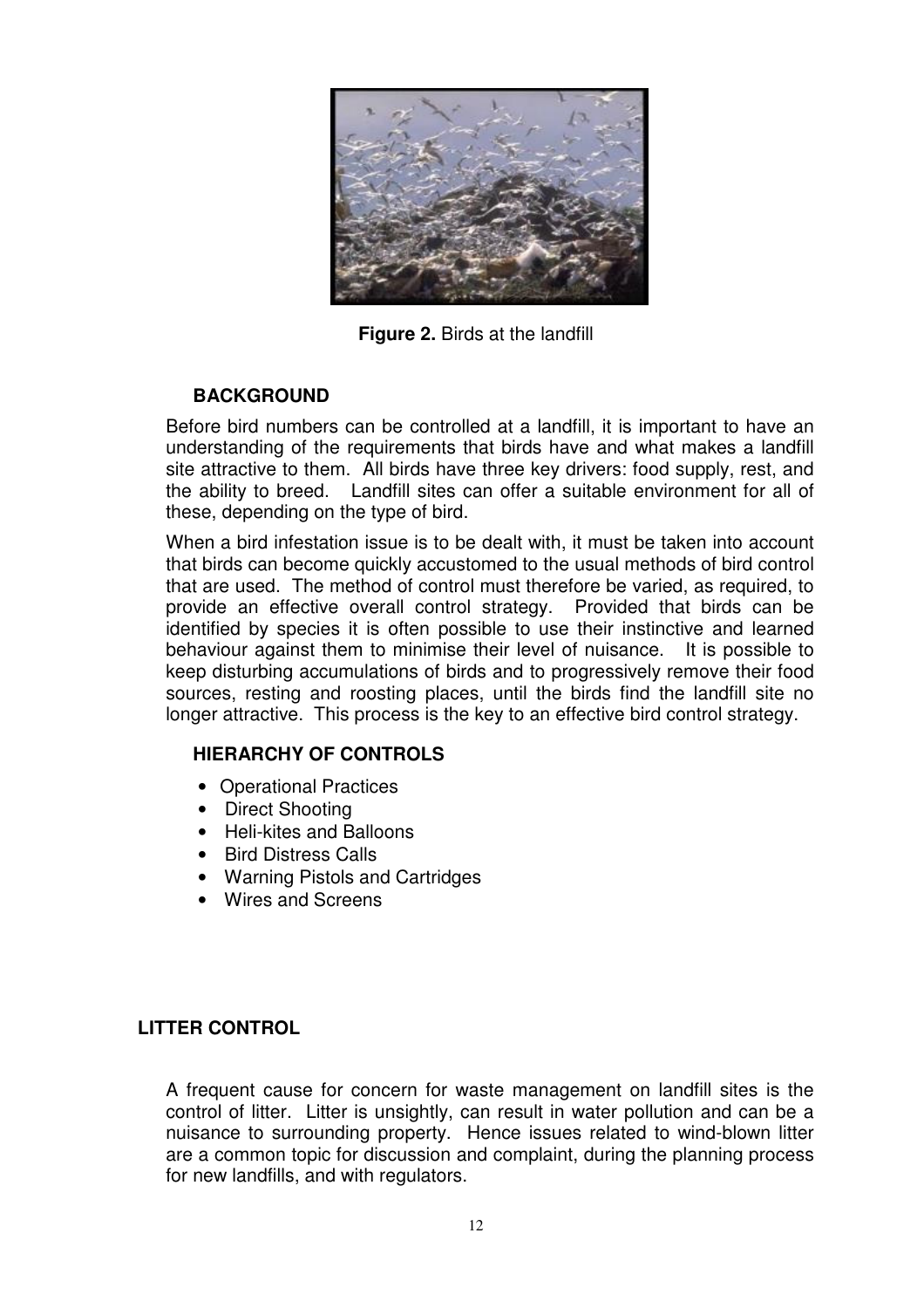Depending on site conditions, litter can be difficult to control and manage. However, in almost all cases there are methods available that can keep the offsite impact of litter to a minimum. A site-specific strategy should be drawn up to manage the impact of litter. Importantly, whatever strategy is introduced, it is noted that this will only be as good as its implementation. To reduce the risk of opposition or complaints from neighbours, effective litter control, achieved via a hierarchy of measures, routinely and thoroughly applied, is an essential site management tool.

#### **HIERARCHY OF CONTROL MEASURES**

A hierarchy of litter control measures is available, based firstly on load containment, load handling and tipping, and moving through to secondary measures such as mobile litter screens, nets and litter picking at site boundaries. Each is expanded on from the overall range of controls that comprises:

- Load control
- Waste handling
- Portable litter screens
- Semi-permanent fencing
- Bunds
- Litter fencing
- Select tipping areas
- Netted areas
- Designated waste transfer areas
- Methods for handling for lightweight waste
- Restricting operating hours

It is unlikely that any single control measure will be sufficient to combat litter escape at a site, and it is essential to develop and refine an effective set of control measures for each situation. These may also vary with location on the site, or seasonally.

#### **VECTOR CONTROL**

At a landfill "vectors" can include rats and other rodents and dogs, insects, birds and other animals, each of which can carry disease agents and be a threat to public health. Birds require special techniques of control and have been addressed above. Each type of vector can live and multiply at a landfill and is potentially of concern to site operators, regulators, public health professionals, and the general public. Fortunately, vectors are controllable and should rarely, and even then only intermittently, be present on a well managed landfill.

#### **BACKGROUND**

Vector control involves avoiding vectors from living and becoming established on the landfill by not providing sources of food and water, and/or shelter. The only vectors that should be observed in any significant numbers at landfill sites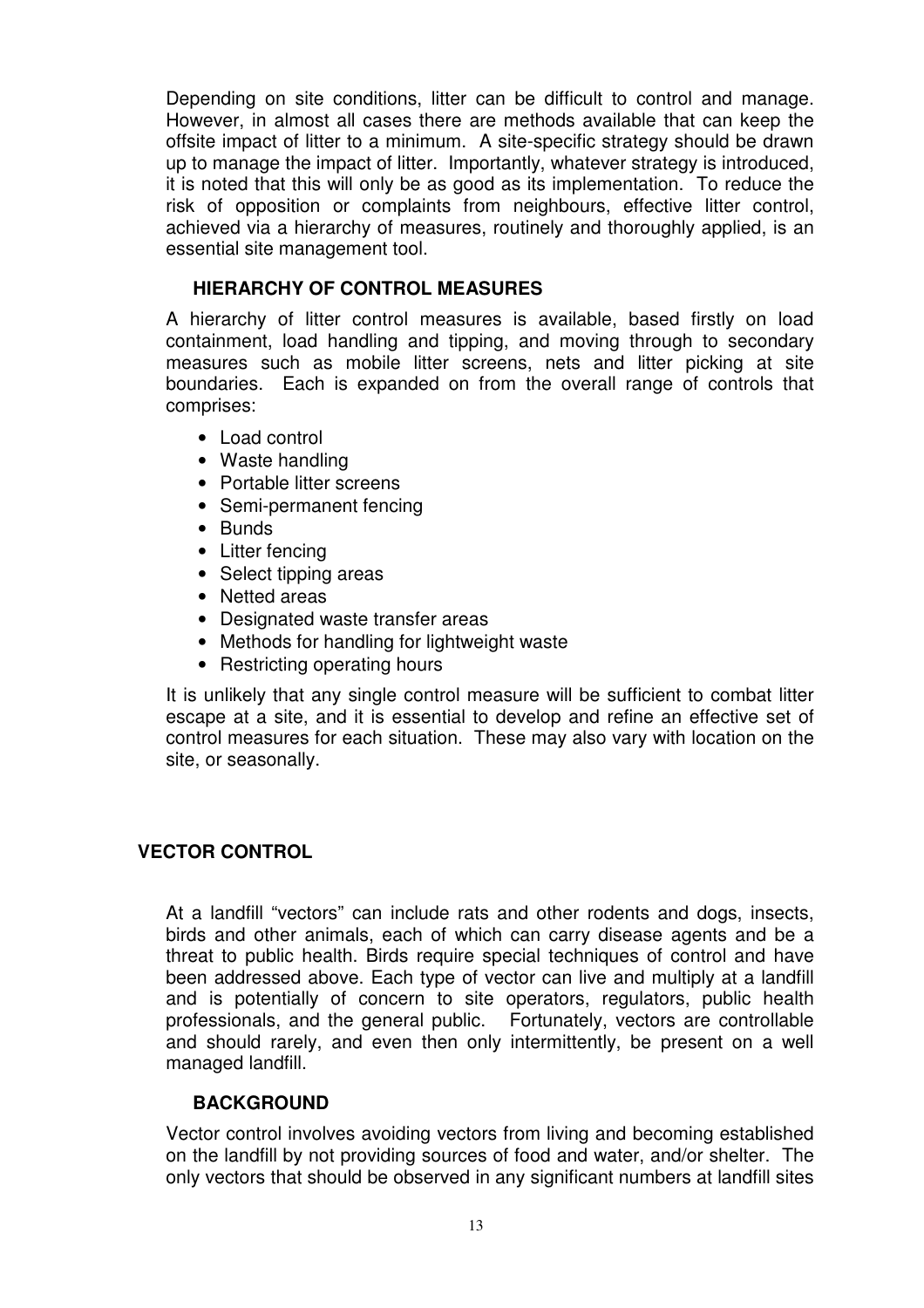should be those that happen onto the landfill - they cannot be allowed to establish on the site and so should only be observed intermittently.

#### **HIERARCHY OF CONTROL**

Vectors are controlled by a hierarchy of control methods, all aimed at eliminating vectors tot e greatest practical extent. This hierarchy includes:

- Operational Practices
- Monitoring
- Eradication

#### **MANAGING THE WORKING FACE**

The working face is the focus of activity at an operating landfill. It is the area where waste is deposited by trucks, levelled and compacted, and where daily cover is applied. It involves waste transport vehicle movement in a potentially congested area, heavy landfill equipment movement to work the waste and cover, and personnel to operate equipment and where necessary those directing trucks. It is the one location at the landfill where waste is loose, uncontrolled and exposed. It follows that good working face management is critical to achieving a good overall standard of landfill operation, and minimised long-term impact. Conversely, poor working face management has the potential to result in blowing litter and debris, greater potential for accidents, inefficient use of airspace, aesthetic problems, traffic movement problems, uneven or increased long term waste settlement and vector problems.

## **WASTE COMPACTION**

#### **BENEFITS OF WASTE COMPACTION**

It is essential at any landfill site that the waste be compacted. First and foremost this will ensure that the available void space is maximized, but effective compaction has a range of other benefits, as follows:

- Compacted waste provides a stable surface for vehicles to move on and on which to establish access roads and tipping areas.
- Birds and rodents find it more difficult to dig into the waste to access food.
- Compaction helps to prevent litter escape from the site surface.
- Well compacted waste inhibits odour release.
- Well compacted waste reduces fire risk.
- A compacted surface aids storm water run-off and provides a good base for applying cover soil.
- Well compacted waste consumes less airspace.

A thoroughly compacted waste pile is the first sure sign of a well-managed operation.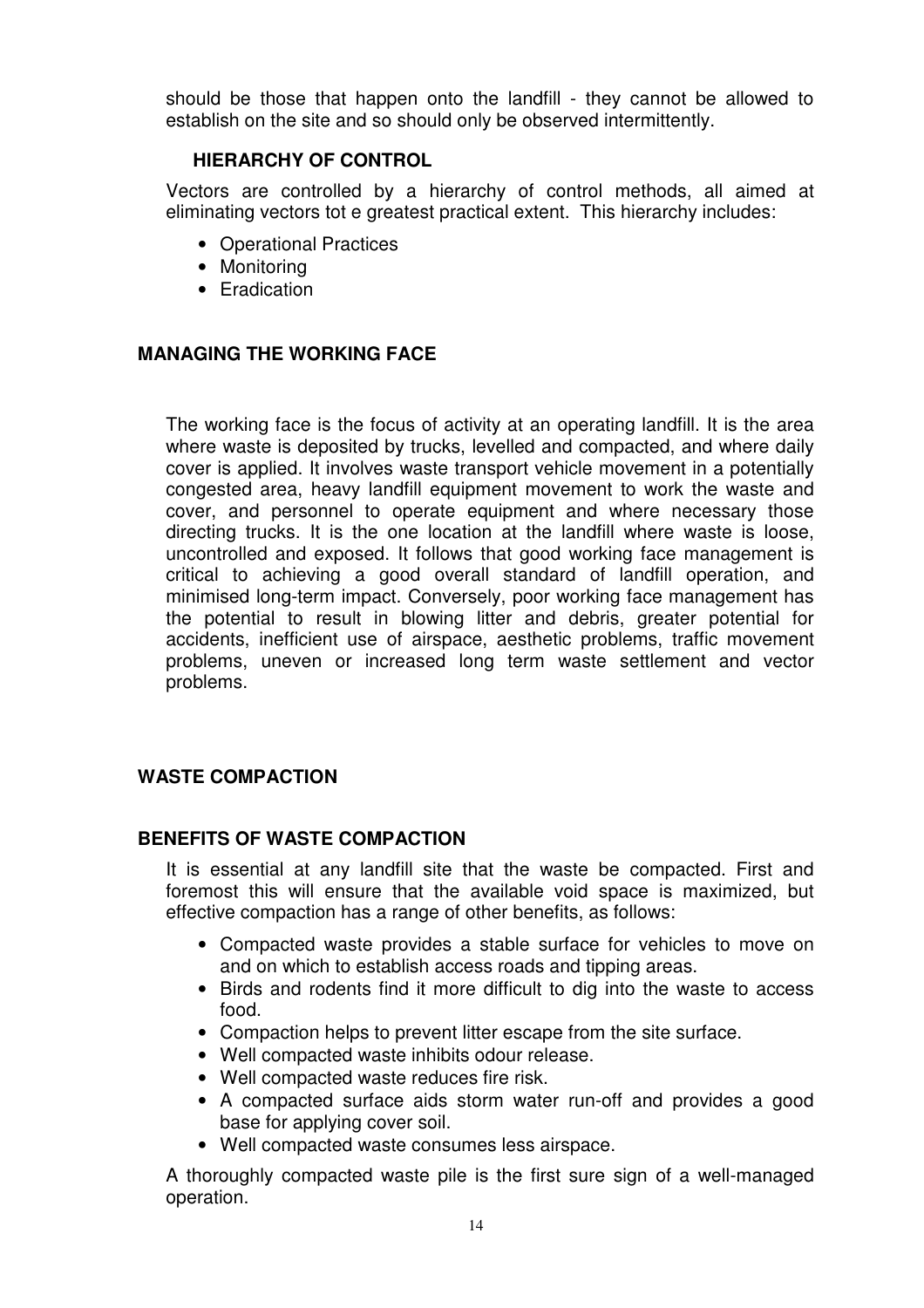Compaction is typically achieved using a bulldozer or a specialist waste compactor, as shown at Figure 3. However at sites receiving small volumes of waste typically a wheeled loading shovel together with the weight of the vehicles delivering the waste will lead to in place densities at or near to 0.8  $t/m<sup>3</sup>$  should be readily achievable. Densities less than 0.6 – 0.7 t/m<sup>3</sup> significantly reduce landfill efficiency and will increase the risk of landfill fires.



**Figure 3.** Wastes compacted by bulldozer/compactors

## **STORM WATER AND SEDIMENT CONTROL**

Landfills are engineering structures that generally result in a new landform being developed as an infill (trench landfill) or mound. Invariably this occurs within a surface water catchment and the landfill needs to be designed to cater for rainfall and storm water runoff during development, filling and for the permanent condition following closure.

With few exceptions, landfills are also significant earthworks projects. Landfill development typically requires earthworks for cell formation. All such materials have the potential to generate sediment during rainfall events that result in runoff and this sediment can impact on downstream waterways if not adequately controlled.

Poor control of storm water can have very significant impacts not only on receiving waters downstream of the site (e.g., due to entrained litter, sediment and chemical contaminants), but also on the practicality and cost of site operations.

Providing adequate surface water drainage is therefore a critical component of any Landfill facility design and in many situations is a key driver of overall facility design.

## **WASTE CONTROL AT LANDFILLS**

Control of waste accepted into a Landfill requires the use of protocols to routinely screen waste inflow and / or criteria to assess the admissibility of waste for handling and disposal. These criteria are aimed at determining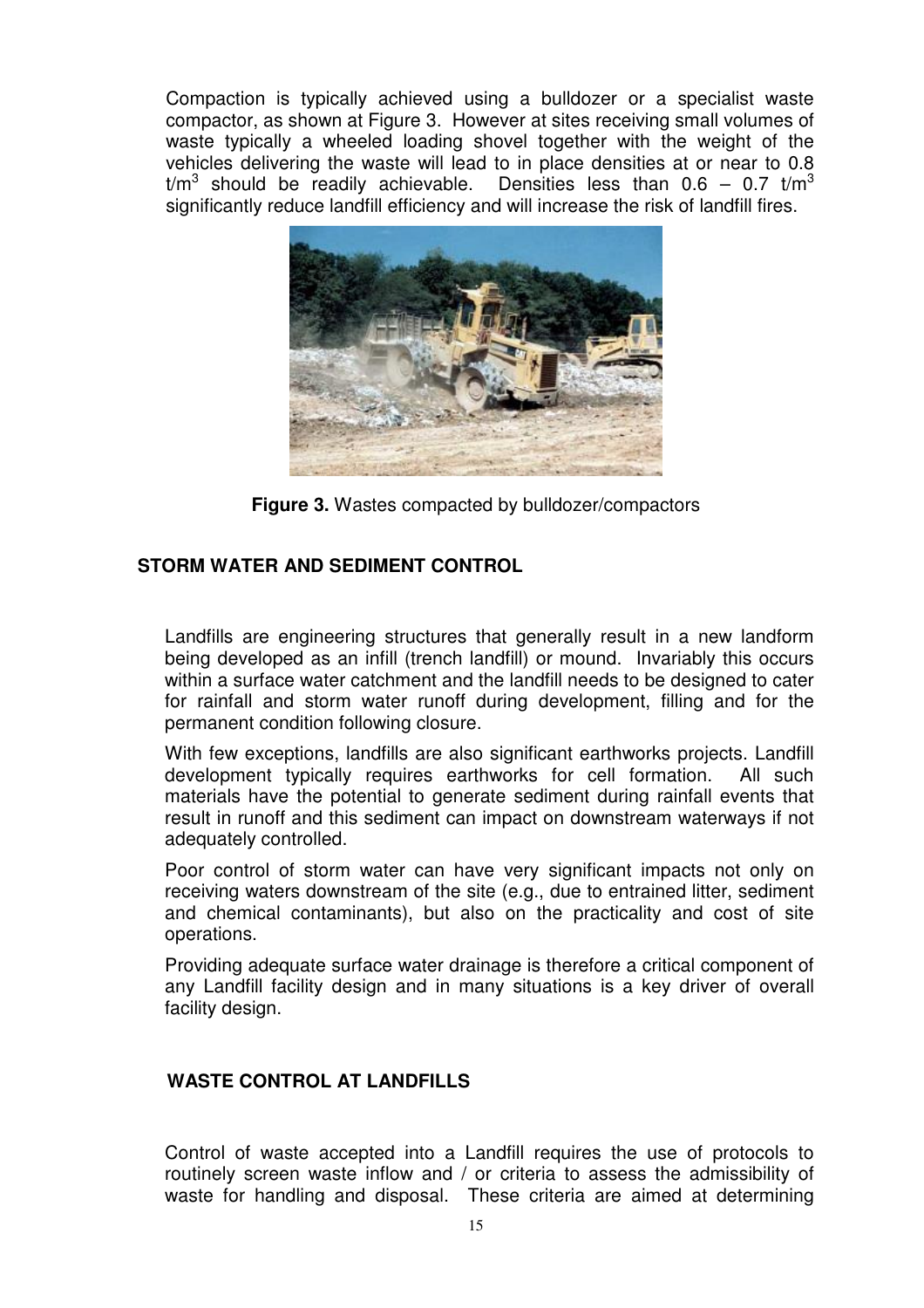whether particular waste should be accepted or rejected. All acceptable wastes are classified as *permitted waste* and those rejected are classified as prohibited waste in relation to the operating criteria for the facility**.** 

Prohibited wastes can include specified waste categories such as tyres, sludge that has not been dewatered, recyclable materials or hazardous waste. Other associated controls may include the specification of maximum allowable water content in sludge, and maximum allowable amounts of waste per annum for specific waste categories.

Waste control processes for a Landfill should be considered during the risk assessment process, before the development of operational procedures. The reason for this is that if the waste protocols are not adhered to waste deposited could result in the generation of leachate and landfill gas generation leading to sophisticated control measures which will no doubt incur high costs and undesirable environmental impacts. Therefore waste control protocols need to be established before any design and risk assessment can be conducted for a particular facility.

Waste control processes are also important in recording information about waste types that are subject to control, including:

- Establishing accurate information about deposited waste (quantities, timing).
- Recording the location of waste placement and issues around the potential environmental risk of the facility.
- For charging purposes.

#### **ODOUR CONTROL**

Odour can occur at landfilling and composting facilities as a result of the biodegradation of wastes. The emphasis when considering odour control in landfill design and operation should be on utilising efficient operating and management practices, backed up by robust environmental management systems.

#### **ODOUR CONTROL MEASUREs**

The key odour control measures at a waste management facility are:

- Effective waste input controls.
- Properly covering the waste
- Limiting the size of the working (tipping) face
- Using odour masking sprays where appropriate
- Use of buffer zones (maximising separation distance)
- Careful planning of working face location.